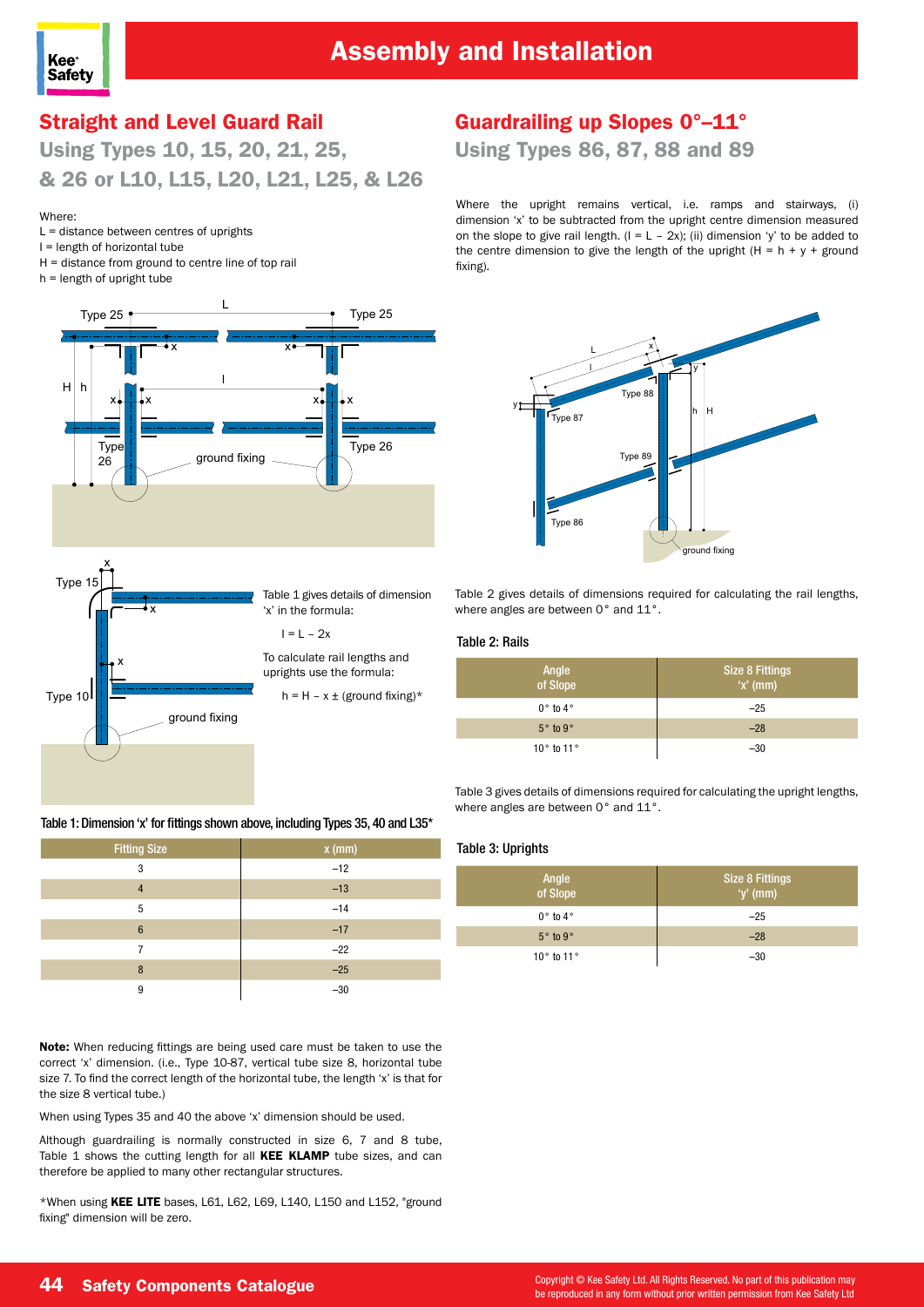

### Guardrail Up Slopes 11° to 30°

Using Types 55A, 56A, 327, 328, & 329 size 7 & 8

Where the upright remains vertical, i.e. stairways (i) dimension x, x1, x2, x3 to be subtracted from the upright centres; dimension (L) to give the rail length; (ii) dimension y, y1 and y2 for determining the up-right length.



Table 1 gives details of dimensions required for calculating the rail lengths, where angle are between 11° & 30°

#### Table 1: Rails

|                   | <b>Fitting Size</b>     |       |                |       |                         |       |                |       |  |  |
|-------------------|-------------------------|-------|----------------|-------|-------------------------|-------|----------------|-------|--|--|
|                   |                         |       | $\overline{7}$ |       | 8                       |       |                |       |  |  |
| Angle<br>Of Slope |                         |       |                |       |                         |       |                |       |  |  |
|                   | $\overline{\mathbf{X}}$ | x1    | x <sub>2</sub> | x3    | $\overline{\mathsf{x}}$ | x1    | x <sub>2</sub> | x3    |  |  |
| $11^{\circ}$      | $-26$                   | $-25$ | $-35$          | $-52$ | $-29$                   | $-16$ | $-35$          | $-51$ |  |  |
| $15^{\circ}$      | $-28$                   | $-21$ | $-46$          | $-53$ | $-31$                   | $-27$ | $-47$          | $-52$ |  |  |
| $20^{\circ}$      | $-30$                   | $-16$ | $-48$          | $-55$ | $-34$                   | $-21$ | $-49$          | $-54$ |  |  |
| $25^\circ$        | $-33$                   | $-15$ | $-52$          | $-59$ | $-38$                   | $-22$ | $-53$          | $-57$ |  |  |
| $30^\circ$        | $-37$                   | -8    | $-57$          | $-64$ | $-42$                   | $-15$ | $-59$          | $-62$ |  |  |

Table 2 Gives details of dimensions required for calculating the upright lengths.

#### Table 2: Uprights

|              | <b>Fitting Size</b> |                |       |      |       |           |  |  |
|--------------|---------------------|----------------|-------|------|-------|-----------|--|--|
| Angle        |                     | $\overline{7}$ |       | 8    |       |           |  |  |
| Of Slope     |                     |                |       |      |       |           |  |  |
|              | y                   | y1             | y2    | y    | y1    | <b>y2</b> |  |  |
| $11^{\circ}$ | $+7$                | $-10$          | $-28$ | $+6$ | $-7$  | $-33$     |  |  |
| $15^{\circ}$ | $+7$                | $-11$          | $-25$ | $+6$ | -8    | $-30$     |  |  |
| $20^{\circ}$ | $+7$                | $-13$          | $-34$ | $+6$ | $-10$ | $-38$     |  |  |
| $25^\circ$   | $+7$                | $-15$          | $-43$ | $+6$ | $-10$ | $-48$     |  |  |
| $30^\circ$   | $+7$                | $-18$          | $-53$ | $+6$ | $-14$ | $-59$     |  |  |

### Guardrail up Slopes 30° to 45°

Using Types 29, 30, 55, 56 & 427 in sizes 7 & 8

Where the upright remains vertical, i.e. stairways (i) dimension x, x1, x3, y & z to be subtracted from the upright centres; dimension (L) to give the rail length; (ii) dimension u, v and w for determining the upright length.



Table 3 gives details of dimensions required for calculating the rail lengths, where angle are between 30° & 45°

#### Table 3: Rails

|              |       |                |       |       |                         |       | <b>Fitting Size</b> |       |       |       |       |       |
|--------------|-------|----------------|-------|-------|-------------------------|-------|---------------------|-------|-------|-------|-------|-------|
| Angle        |       | $\overline{7}$ |       |       |                         |       | 8                   |       |       |       |       |       |
| 0f           |       |                |       |       |                         |       |                     |       |       |       |       |       |
| <b>Slope</b> | x1    | x <sub>2</sub> | x3    | x4    | $\overline{\mathsf{v}}$ | z     | x1                  | x2    | x3    | x4    | V     | z     |
| $30^\circ$   | $-39$ | $-20$          | $-55$ | $-37$ | $-49$                   | $-55$ | $-45$               | $-22$ | $-49$ | $-43$ | $-60$ | $-74$ |
| $35^\circ$   | $-44$ | $-16$          | $-61$ | $-40$ | $-50$                   | $-54$ | $-50$               | $-18$ | $-55$ | $-47$ | $-60$ | $-74$ |
| $40^{\circ}$ | $-47$ | $-20$          | $-71$ | $-45$ | $-51$                   | $-53$ | -55                 | $-21$ | -66   | $-52$ | $-61$ | $-74$ |
| $45^\circ$   | $-50$ | $-26$          | $-85$ | $-51$ | $-91$                   | $-53$ | $-55$               | $-26$ | $-81$ | $-59$ | $-68$ | $-66$ |

Table 4 Gives details of dimensions required for calculating the upright lengths..

#### Table 4: Uprights

|                   | <b>Fitting Size</b> |                |       |       |              |       |  |  |
|-------------------|---------------------|----------------|-------|-------|--------------|-------|--|--|
|                   |                     | $\overline{7}$ |       | 8     |              |       |  |  |
| Angle<br>Of Slope |                     |                |       |       |              |       |  |  |
|                   | $\mathsf{u}$        | $\mathbf{V}$   | W     | ū     | $\mathbf{V}$ | W     |  |  |
| $30^\circ$        | $-17$               | $+5$           | $-48$ | $-25$ | $+6$         | $-49$ |  |  |
| $35^\circ$        | $-16$               | $+5$           | $-59$ | $-21$ | $+6$         | $-59$ |  |  |
| $40^{\circ}$      | -8                  | $+3$           | $-69$ | $-14$ | $+6$         | $-69$ |  |  |
| $45^{\circ}$      | $+2$                | -1             | $-80$ | $-2$  | $-4$         | $-81$ |  |  |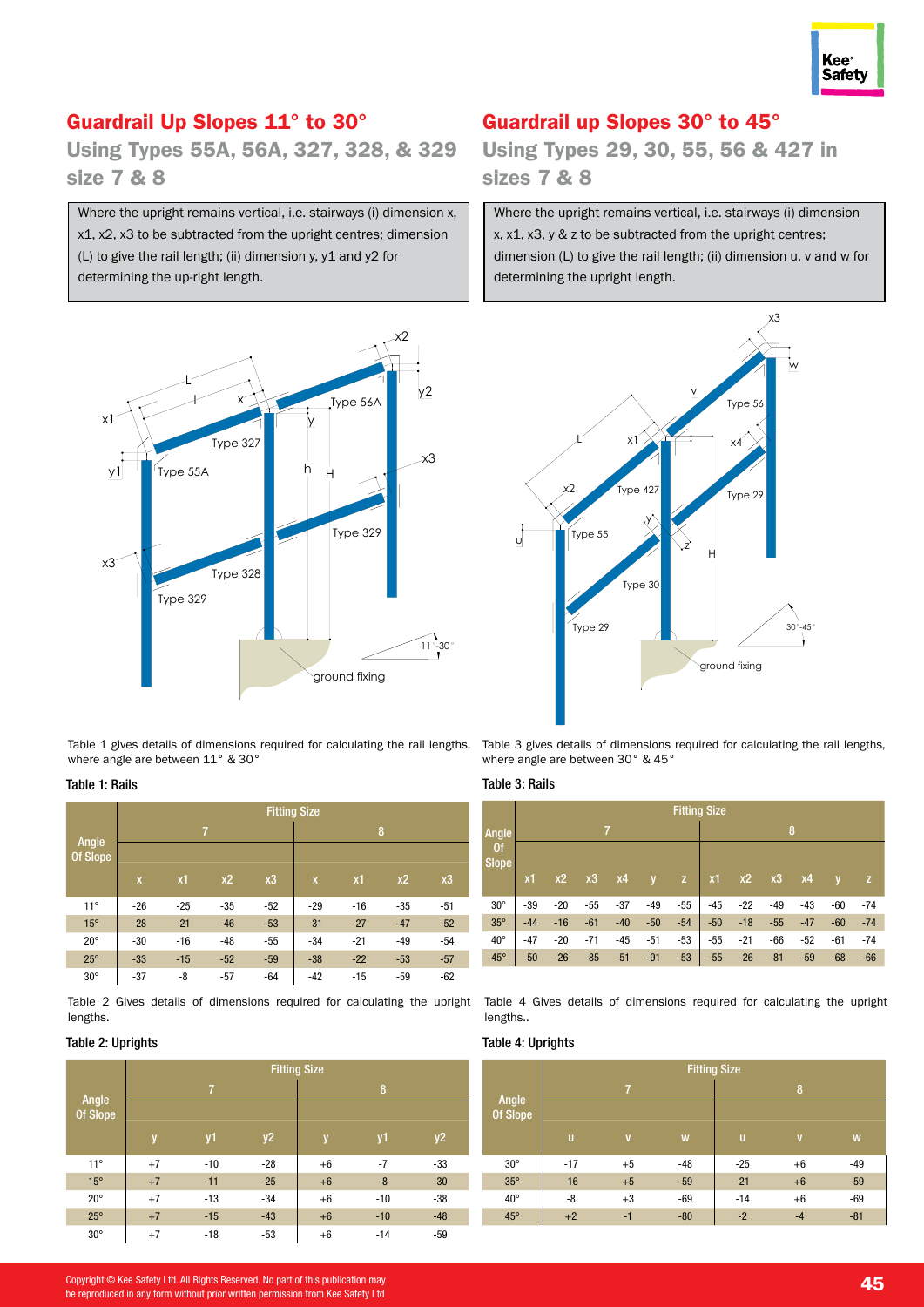

# Guardrail up slopes 30° to 45° **Guardrailing up Slopes 30 - 45**

Using 325, 325A, 326, size 7 & 8



Table 5 gives details of dimensions required for calculating the rail lengths, where angle are be-tween 30° & 45°

#### Table 5: Rails

|                   | <b>Fitting Size</b> |       |  |  |
|-------------------|---------------------|-------|--|--|
| Angle<br>Of Slope | 7                   | 8     |  |  |
|                   |                     |       |  |  |
|                   | $\mathbf{x}$        | X     |  |  |
| $30^{\circ}$      | $-47$               | $-57$ |  |  |
| $35^\circ$        | $-52$               | $-62$ |  |  |
| $40^{\circ}$      | $-59$               | $-69$ |  |  |
| $45^{\circ}$      | $-68$               | $-79$ |  |  |

# New Slope Fittings

The latest addition to the KEE KLAMP portfolio is an extension to the current range of slope fittings designed to enhance the building of guardrail along staircases and ramps particularly when the slope is greater than 30°. The new range introduces single fittings to cater for situations where currently a combination of fittings is required. Not only does this improve the aesthetics of the finished guardrail but it also allows for a quicker and easier install. The new range of slope fittings is available in Size 7 (outer diameter 42.4mm) and Size 8 (outer diameter 48.3mm) designed for use with steel tubing to BS EN 10255.

KEE KLAMP fittings are iron castings manufactured to the requirements of BS EN 1562 & BS EN 1563. They are supplied hot dip galvanised to BS EN ISO 1461 .

A KEE KLAMP fitting can support an axial load of 900Kg per set screw tightened to a torque of 4Kgm (39 Nm). In common with all KEE KLAMP products, the threaded recesses of each fitting are covered with THREDKOAT protective coating to provide enhanced corrosion resistance and all grub screws are manufactured in case hardened steel coated with KEE KOAT for corrosion protection.

### Guardrail up slopes 30° to 45°

Using 320RH, 320LH, 321RH & 321LH **Guardian Corner up Size 7 and 8 Using Types 320RH, 320LH, 321RH, 321LH** 



Table 6 gives details of dimensions required for calculating the rail lengths, where angle are between 30° & 45°

#### Table 6: Rails

|                   | <b>Fitting Size</b> |             |  |  |  |
|-------------------|---------------------|-------------|--|--|--|
| Angle<br>Of Slope | 7                   | 8           |  |  |  |
|                   |                     |             |  |  |  |
|                   | $\mathbf{x}$        | $\mathbf x$ |  |  |  |
| $30^{\circ}$      | $-55$               | $-62$       |  |  |  |
| $35^\circ$        | $-60$               | $-68$       |  |  |  |
| $40^{\circ}$      | $-67$               | $-76$       |  |  |  |
| $45^{\circ}$      | $-77$               | $-86$       |  |  |  |

# Features & Benefits

- KEE KLAMP is the best known brand of slip-on tube fittings available for over 80 years
- Manufactured to stringent quality standards to ensure consistent performance
- Extended range of slope fittings gives greater design flexibility
- Adjustability in the fittings allows greater on-site tolerances to be met
- Using single fittings rather than pairs speed up installation times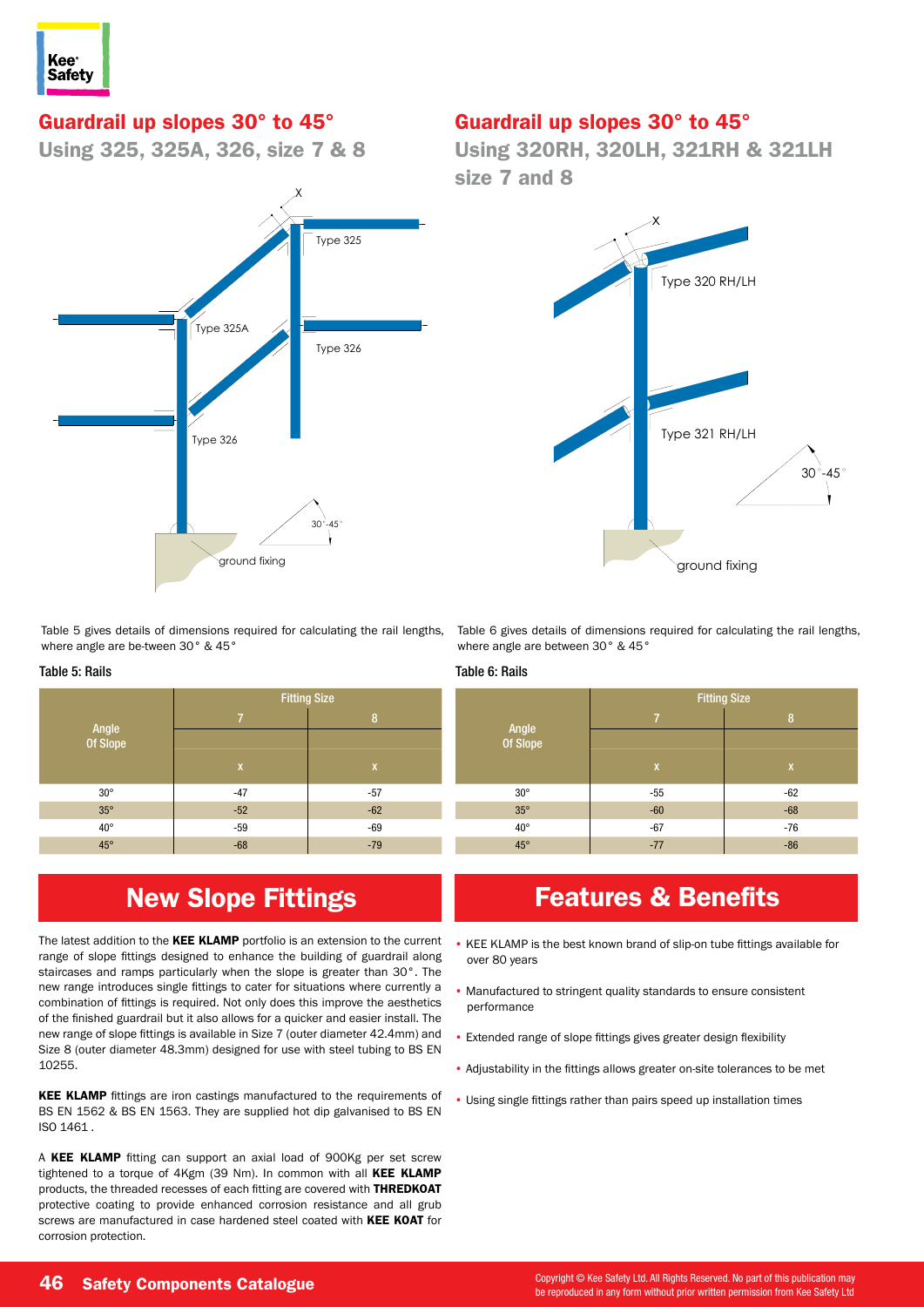

### Guardrailing up Slopes 11°–30°

Using Adjustable Fittings, Types 327 and 328

Where the upright remains vertical, i.e. ramps and stairways, (i) dimension 'x' to be subtracted from the upright centres dimension measured on the slope to give rail length.  $(I = L - 2x)$ ; (ii) dimension 'y' to be added to the centre dimension to give the length of the upright (h =  $H + Y +$  ground fixing).



Table 4 gives details of dimensions required for calculating the rail lengths, where angles are between 11° and 30°.

#### Table 4: Rails

| Angle<br>of Slope | Size 7 Fittings:<br>$'x'$ (mm) | Size 8 Fittings:<br>$'x'$ (mm) |
|-------------------|--------------------------------|--------------------------------|
| 11°               | $-28$                          | $-30$                          |
| 15°               | $-32$                          | $-35$                          |
| 20°               | $-32$                          | $-38$                          |
| 25°               | $-35$                          | $-41$                          |
| $30^{\circ}$      | $-41$                          | $-44$                          |

Table 5 gives details of dimensions required for calculating the upright lengths, where angles are between 11° and 30°.

#### Table 5: Uprights

| Angle<br>of Slope | Size 7 Fittings:<br>'y' $(mm)$ | Size 8 Fittings:<br>'y' $(m)$ |
|-------------------|--------------------------------|-------------------------------|
| 11°               | $+16$                          | $+19$                         |
| 15°               | $+16$                          | $+19$                         |
| $20^{\circ}$      | $+13$                          | $+16$                         |
| 25°               | $+13$                          | $+16$                         |
| $30^{\circ}$      | $+13$                          | $+13$                         |

### Guardrailing up Slopes 30°–45°

## Using Adjustable Fittings, Types 29, 30, 55 & 56 or Types L29 & L30 size 6, 7 and 8

Where the upright remains vertical, i.e. stairways (i) dimension x, y, or z to be subtracted from the upright centres: dimension (L), to give the rail length; (ii) dimension u, v and w for determining the upright length.



Table 6 gives details of dimensions required for calculating the rail lengths, where angles are between 30° and 45°.

#### Table 6: Rails

| Angle        | <b>Size 6 Fitting</b> |       |                 | <b>Size 7 Fitting</b> |                               |       | <b>Size 8 Fitting</b> |                |       |
|--------------|-----------------------|-------|-----------------|-----------------------|-------------------------------|-------|-----------------------|----------------|-------|
| of Slope     |                       |       | $(mm)$ z $(mm)$ |                       | $x (mm)$ y (mm) z (mm) x (mm) |       |                       | y (mm)  z (mm) |       |
| 30°          | $-31$                 | $-54$ | $-36$           | $-40$                 | $-64$                         | $-41$ | $-45$                 | $-77$          | $-54$ |
| 35°          | $-34$                 | $-51$ | $-39$           | $-44$                 | $-61$                         | $-44$ | $-50$                 | $-73$          | $-57$ |
| $40^{\circ}$ | $-37$                 | $-48$ | $-42$           | $-48$                 | $-57$                         | $-48$ | $-55$                 | $-64$          | $-61$ |
| 45°          | $-43$                 | $-45$ | $-45$           | $-54$                 | $-53$                         | $-52$ | $-61$                 | $-65$          | $-66$ |

Table 7 gives details of dimensions required for calculating the upright lengths, where angles are between 30° and 45°.

#### Table 7: Uprights

| Angle                                                                                     | <b>Size 6 Fitting</b> |       |       | <b>Size 7 Fitting</b> |       | <b>Size 8 Fitting</b> |       |       |       |
|-------------------------------------------------------------------------------------------|-----------------------|-------|-------|-----------------------|-------|-----------------------|-------|-------|-------|
| of Slope   u (mm)   v (mm)   w (mm)   u (mm)   v (mm)   w (mm)   u (mm)   v (mm)   w (mm) |                       |       |       |                       |       |                       |       |       |       |
| $30^{\circ}$                                                                              | $+36$                 | $-31$ | $+24$ | $+44$                 | $-40$ | $+29$                 | $+46$ | $-45$ | $+33$ |
| 35°                                                                                       | $+42$                 | $-34$ | $+18$ | $+52$                 | $-44$ | $+21$                 | $+55$ | $-50$ | $+24$ |
| $40^{\circ}$                                                                              | $+49$                 | $-37$ | $+11$ | $+61$                 | $-48$ | $+12$                 | $+65$ | $-55$ | $+14$ |
| 45°                                                                                       | $+58$                 | $-43$ | $+2$  | $+71$                 | $-54$ | $+2$                  | $+77$ | $-61$ | $+2$  |

Table 8 gives details of dimensions required for calculating the upright lengths.

#### Table 8: Uprights and rails using Types 55 and 56 – Size 8 only

| Angle      | $u$ (mm) | $x_1$ (mm) | $w$ (mm)                 | $x_2$ (mm) |
|------------|----------|------------|--------------------------|------------|
| 20° to 29° | $-18$    | $-18$      | $-50$                    | $-50$      |
| 30° to 39° | $-16$    | $-16$      | $-60$                    | $-60$      |
| 40° to 49° | $-14$    | $-14$      | $-70$                    | $-70$      |
| 50° to 59° | $-12$    | $-12$      | -                        | -          |
| 60° to 69° | $-10$    | $-10$      | $\overline{\phantom{a}}$ | ٠          |
| 70° to 79° | $-8$     | $-8$       | -                        | ٠          |
| 80° to 88° | -6       | -6         |                          |            |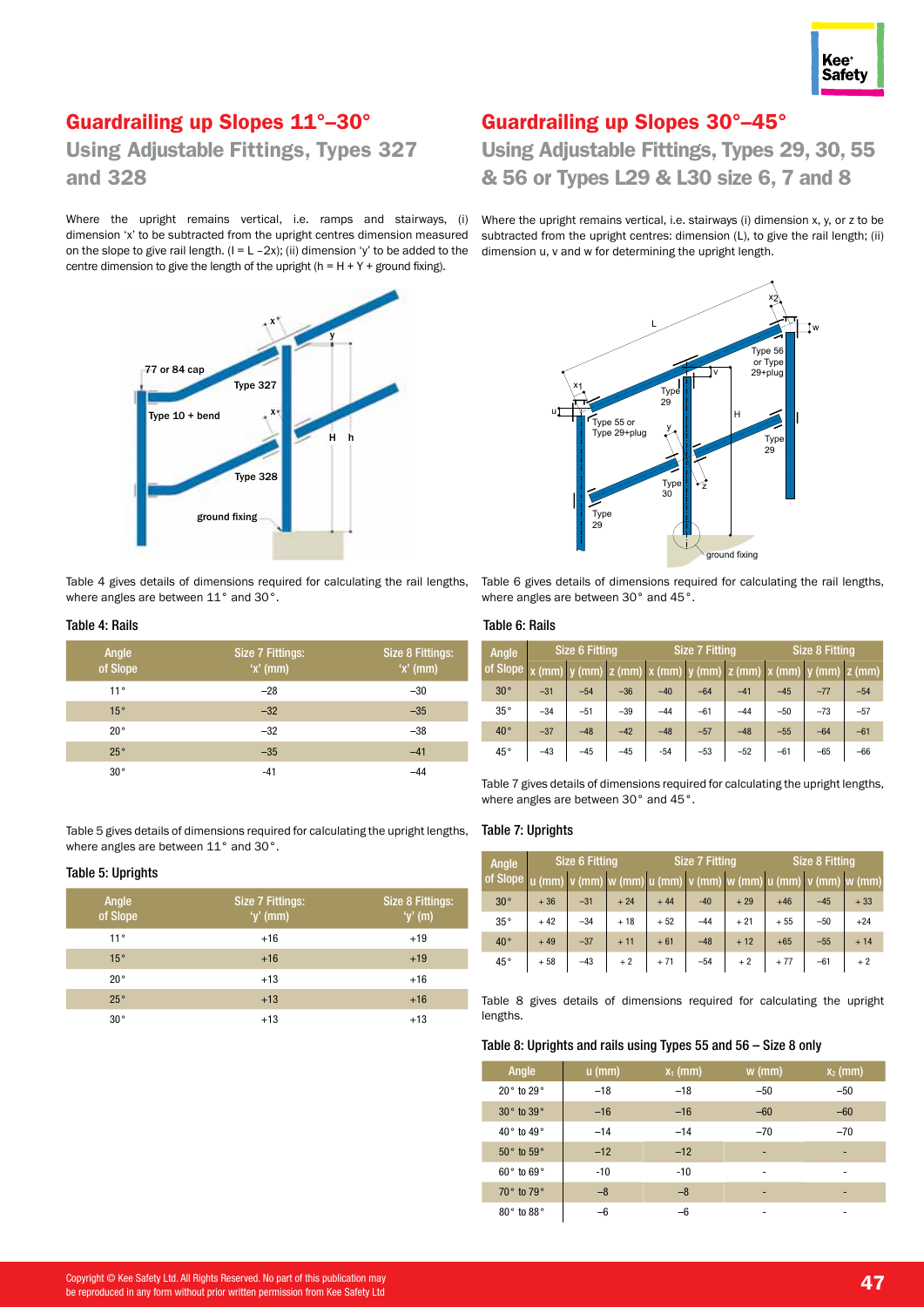

## Shelving Using Type 46 or L46

Shelving with carrying rails positioned on the outside of the upright.



Table 9 gives the dimension 'x' to be subtracted from overall shelf width 'L' to give the length of the cross rail in the formula  $I = L - x$ . (Dimension x accounts for the use of two Type 46 or L46 fittings.)

#### Table 9

| <b>Fitting Size</b> | $x$ (mm) |
|---------------------|----------|
| 4                   | $-98$    |
| 5                   | $-134$   |
| 6                   | $-162$   |
| 7                   | $-196$   |
| 8                   | $-228$   |
| 9                   | $-276$   |

### Construction of Braces and Struts

Using Types C50, C51, C52 & C53 or LC50, LC51 & LC52

When using multiple tube sizes in one structure, Types F50-5 to F50-9 or LF50-6 to LF50-8 can all be combined with:

M50-5 to M50-9 M51-5 to M51-9 M52-5 to M52-8 M53-8 LM50-6 to LM50-8 LM51-6 to LM51-8 LM52-6 to LM52-8

to construct combination fittings (i.e. C50-75, C50-85, C51-655, C52-855 and C53-888).



Table 10 gives details of dimension 'x' to be subtracted to give the tube length required for use with two Type F50 or LF50 fittings in the formula l – L – 2x.

#### Table 10

| <b>Fitting Size</b> | $x$ (mm) |
|---------------------|----------|
| 4                   | $-14$    |
| 5                   | $-25$    |
| 6                   | $-25$    |
| 7                   | $-25$    |
| 8                   | $-25$    |
| 9                   | $-32$    |

Note: Dimension 'L' is the length from pivot point to pivot point. The distance from upright to upright is dependent on the angle of the strut.

### Pallet Racking

### Using Type 46 or L46

Pallet racking with the carrying rails on the inside of the upright.



Table 11 gives dimension 'x' which must be subtracted from the overall width of the carrying rails, to give the length of the cross rail in the formula: I = L – x. (Dimension x accounts for the use of two Type 46 or L46 fittings.)

#### Table 11

| <b>Fitting Size</b> | $x$ (mm) |
|---------------------|----------|
| $4*$                | $-48$    |
| $5*$                | $-59$    |
| $6*$                | $-72$    |
| 7                   | $-85$    |
| 8                   | $-102$   |
| 9                   | $-126$   |

\*Pallet racking is not recommended in less than size 7 tube.

The length of the longitudinal member can be calculated from multiples of the length of the bay between the centres of uprights, plus dimension 'z' in Table 12. Dimension z accounts for the length of tube needed to go through the topmost fitting to the fitting's termination. This also applies to constructions using fitting Type 45.

#### Table 12: Additional tube length to reach topmost fitting's termination

| <b>Fitting Size</b> | $z$ (mm) |
|---------------------|----------|
| 3                   | $+24$    |
| $\overline{4}$      | $+28$    |
| 5                   | $+31$    |
| $6\phantom{1}6$     | $+38$    |
| 7                   | $+46$    |
| 8                   | $+51$    |
| 9                   | $+61$    |

Longitudinal tubes are joined using fittings Type 14 or 18 couplings (use of Type 18 is not recommended as a load bearing joint), which must be positioned to occur at the edge of the Type 46 fitting, and must not all occur in the same bay at alternate levels.



Spigots can be either tubes or rods, riveted into position, or the Type 18 fitting. When using the latter, a gap of 20mm must be allowed for the set screw fixing.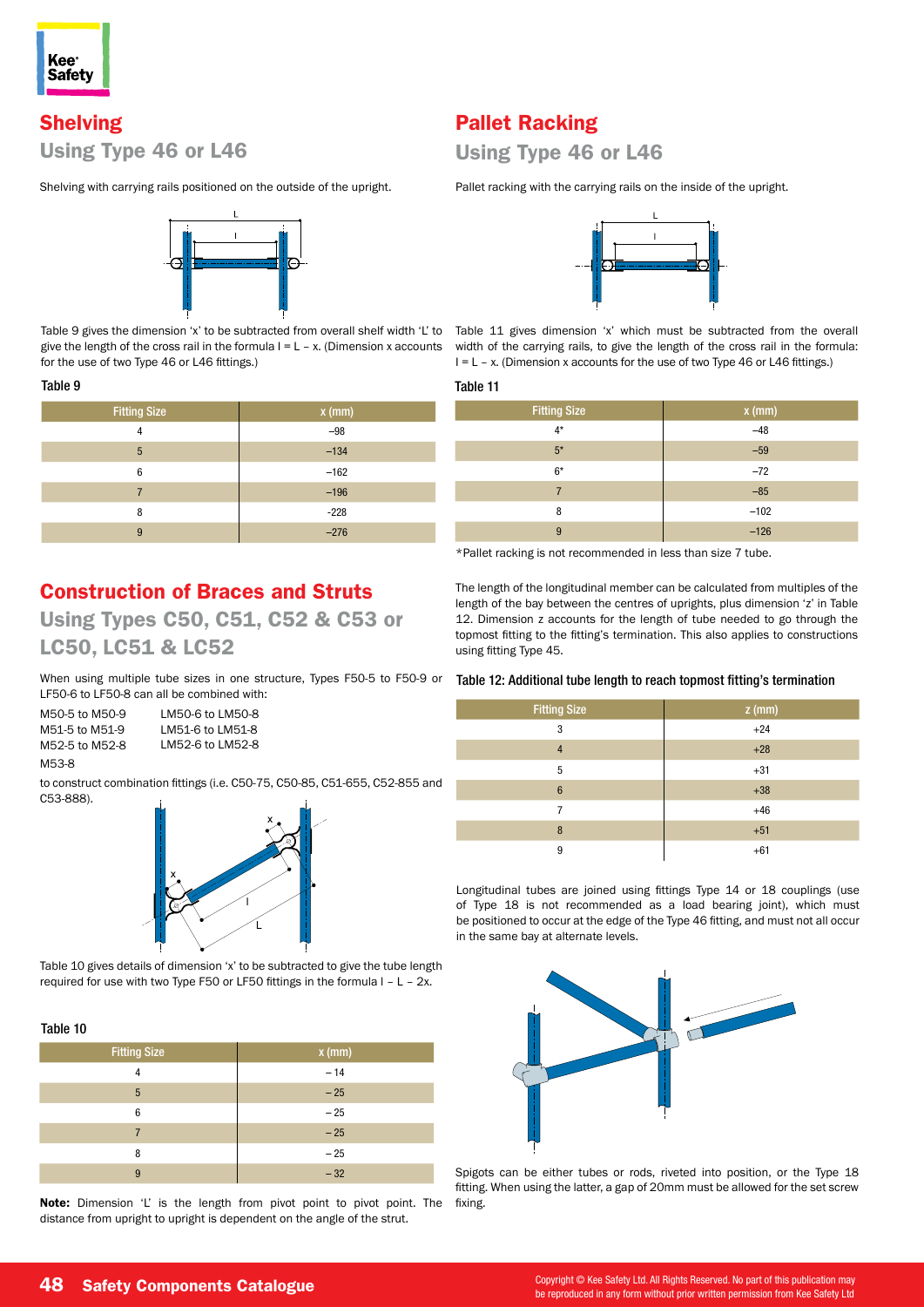# Base and Wall Fixings\*



Table  $13$  gives details of the ground fixing dimension 'x', to be subtracted from the height 'H' to give the length of the upright 'h'.

#### Table 13

| Flange Type | $x$ (mm) |
|-------------|----------|
| 59          | $-10$    |
| 60          | $-10$    |
| 61          | $-6$     |
| 62          | $-6$     |
| 67          | –հ       |

Table 14 gives details of the ground fixing dimension 'x', for Type 63-6 only, to be subtracted to give the length of the upright for each angle condition.

#### Table 14

| Angle        | $x$ (mm) |
|--------------|----------|
| $45^{\circ}$ | $-38$    |
| $50^{\circ}$ | $-32$    |
| $60^{\circ}$ | $-25$    |
| 65°          | $-12$    |

Table 15 gives details of the ground fixing dimension 'x' for Type 363, to be subtracted to give the length of the upright for each angle condition.

#### Table 15

| Angle        | $x$ (mm) |
|--------------|----------|
| $11^{\circ}$ | $-38$    |
| $15^{\circ}$ | $-32$    |
| $20^{\circ}$ | $-25$    |
| $25^{\circ}$ | $-20$    |
| $30^\circ$   | $-12$    |

Table 16 gives the dimension 'x' to be subtracted from the length of the upright for fitting Types 64, 65, 67, 68, 115, 265, L68 and L164.

#### Table 16

| <b>Fitting Size</b> | $x$ (mm) <sup><math>t</math></sup> |  |
|---------------------|------------------------------------|--|
|                     |                                    |  |
|                     |                                    |  |
|                     |                                    |  |

Table 17 gives the ground fixing dimension 'x', to be added to the upright member to allow for the setting into the socket Type 66.

#### Table 17

| <b>Fitting Size</b> | $x$ (mm) |
|---------------------|----------|
|                     | $+115$   |
|                     | $+127$   |
|                     | $+127$   |

\*When using KEE LITE bases and flanges, "ground fixing" dimension (x) will be zero, except when using flanges L164, L68 and LC58.

# **Constructing Circles and Triangles**

Slopes and radii present no problem to the KEE KLAMP galvanised railing systems. Fitting Types 27, 28, 29, 30, C50, C51, C52, 55, 56, 86, 87, 88 and 89 (and the 90 range pedestrian guardrail fittings) are designed to allow for raked handrail while keeping the uprights vertical. Tube can be bent and radiused to suit most situations. Also, true lengths have to be determined where braces and struts are being used.

#### Worked Example <sup>x</sup> <sup>x</sup>

Type 61

Consider the following concrete single flight staircase.



Where

L

H = Vertical height from 1st nosing to last nosing.

h = Vertical height from ground level to 1st nosing.

I = Horizontal dimension from 1st nosing to last nosing.

L = Hypotenuse dimension (Pitch Line) from 1st nosing to last nosing.

| <b>Known Data</b> | <b>Formula for Side and Angle</b> |                       |                      |  |
|-------------------|-----------------------------------|-----------------------|----------------------|--|
| <b>H&amp;L</b>    | $I = \sqrt{(L^2 - H^2)}$          | Sin B $=\frac{H}{I}$  | $C = 90^\circ - B$   |  |
| L &               | $H = \sqrt{(L^2 - l^2)}$          | Sin C = $\frac{1}{1}$ | $B = 90^{\circ} - C$ |  |
| H & 8             | $H = \sqrt{(H^2 - I^2)}$          | Tan B $=\frac{L}{L}$  | $C = 90^\circ - B$   |  |

Note: The table can be used to solve angles and true lengths for braces and struts.

#### Step 1

From a simple site survey or information from a working drawing, obtain the following dimensions.

Note: For greater accuracy, vertical dimensions should be taken by means of a Dumpy Level or a Theodolite.

H = vertical height from the 1st nosing to the last (140cm).

 $L =$  pitch line, the diagonal dimension from the 1st nosing to the last (240cm).

#### Step 2

From the table to determine angle B we use;

Sin B =  $55 / 96$ , Angle B =  $35°$ 

Ramps can be dealt with in a similar way. Most ramps have a stated gradient (e.g. 1:12); for every 12 units traversed horizontally, 1 unit of vertical height is obtained.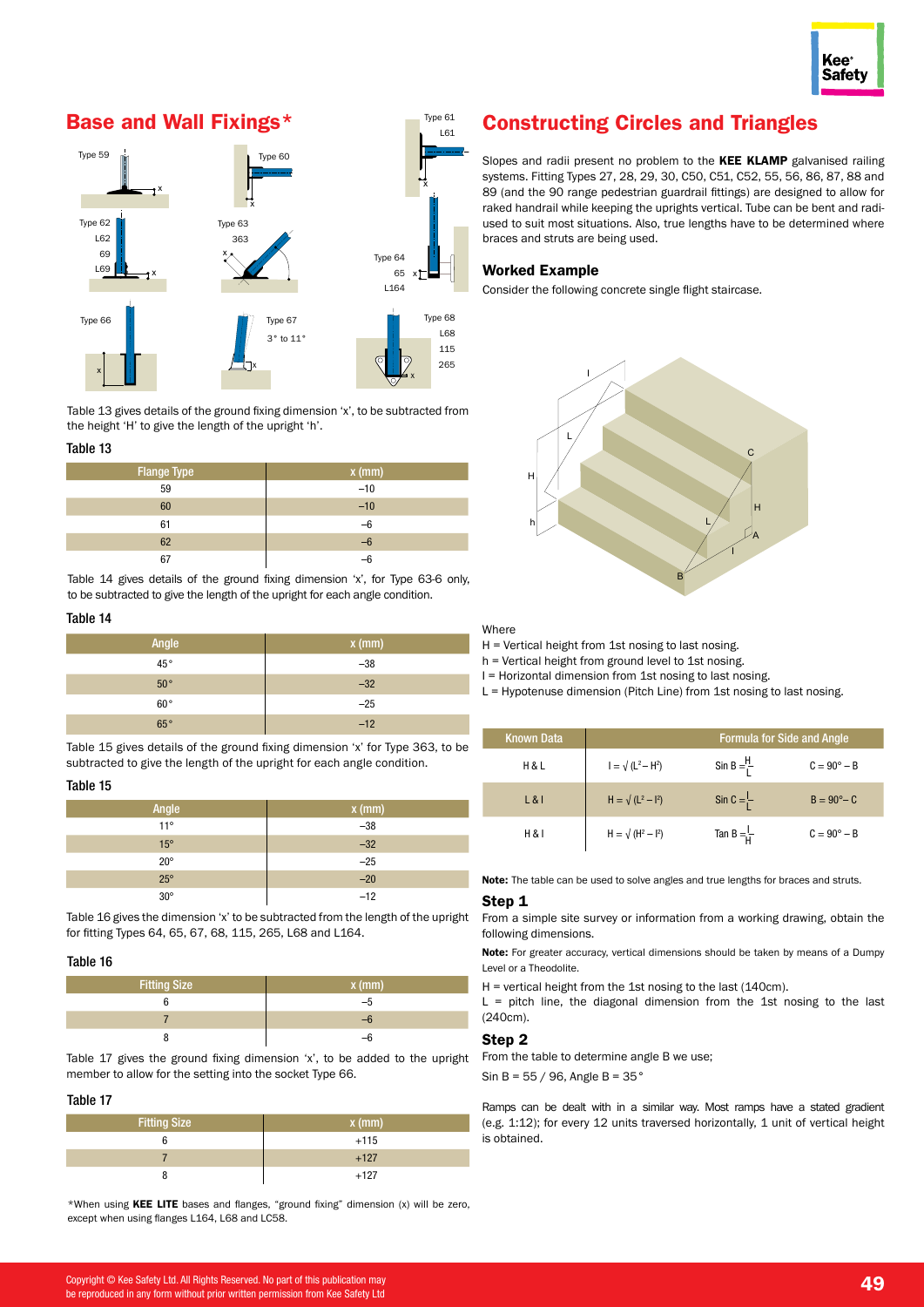

### How to Make Jigs for Railing Posts

Set-up



Step 2: Measure and locate fittings on first post only.



Step 3: Lay post horizontal, and insert two pieces of scrap tube. This is all that's involved in setting up your jig! From this point, duplicate posts can be produced by unskilled labour, without further measuring, at the rate of 20–30 posts per hour.



## Utilising Jigs for Railing Posts

Production

of scrap pipe.



Step 2: Insert pre-cut tube into fittings, then add flange.



Step 3: Simply tighten set screws, then lift off.

### Pedestrian Guardrailing

Using Types 90, 91, 92, 93 and 95

This construction is used when individual rails are required to be removable and when the site is not straight and level. Slopes of up to 7° or radii greater than six metres can be accommodated without bending the tubing.

When bending the tube around a corner, a Type 95 PGR spigot must be included to prevent sagging. Holes of 15mm diameter must be drilled through both walls of the upright, one at 25mm from the top of the upright tube.



Table 18 gives details of:

(i) Dimension 'x' in the formula  $I = L - 2x$  for calculating the rail lengths where:

 $L =$  distance between the centres of the uprights

I = length of the horizontal tube.

(ii) Dimension 'y' in the formula  $h = H + y + (ground fixing)$  for calculating the upright length where:

H = distance from ground to the centre line of the top rail

h = length of upright tube.

Table 18

I

| <b>Fitting Size</b> | $x$ (mm) | y (mm) |
|---------------------|----------|--------|
|                     |          | -25    |

A brass drive screw (No. 6 x 10mm) is located at dimension 'z', in Table 19, on one end only for each horizontal tube. This positions the horizontal tube within the Kee Klamp fitting to give location relative to the set screws.

#### Table 19

| <b>Fitting Size</b> | $\angle$ z (mm) |
|---------------------|-----------------|
|                     |                 |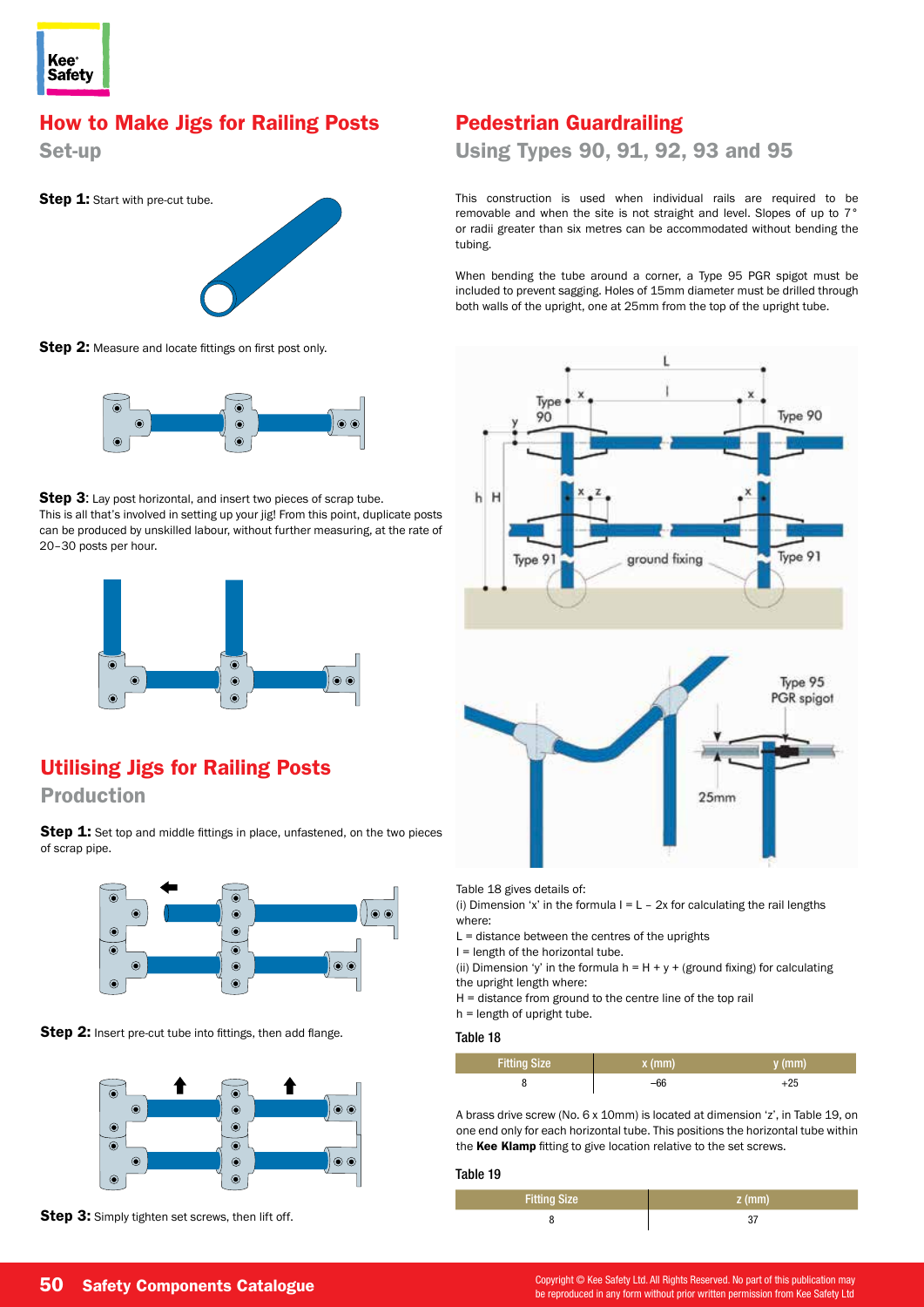

### Wire Mesh Infill

Infilling is normally constructed from 50mm x 50mm x 3.2mm, 25mm x 25mm x 3.2mm or 50mm x 25mm x 3.2mm wire mesh welded to a 8mm rod frame, and is fixed into position using standard Fitting Types 81 and 82. (NB: Types 81 and 82 require cut outs on mesh less than 32mm square.)



Table 20 gives the dimensions to be subtracted from the centre dimensions 'L' and 'D' of the structure to give the formulae  $I = L - x$  and  $d =$ D – x.

#### Table 20

| <b>Fitting Size</b> | $x$ (mm) |
|---------------------|----------|
| 5                   | $-60$    |
| 6                   | $-76$    |
|                     | $-86$    |
| 8                   | $-89$    |
| 9                   | -QR      |

WARNING: The spacing of panel clip Types 81 and 82 should not exceed 450mm centres. The safety attachment incorporated in the panel clip Types 81 and 82 cannot be used with mesh less than 32mm.

### Tube Bending



Table 21 gives details of standard radius 'R' of the tube bent by Kee Safety Ltd. If the standard radii below are not suitable, tube sizes 5 to 9 can be rolled to any radius above a minimum of 500mm.

#### Table 21

| <b>Fitting Size</b> | $R$ (mm) |
|---------------------|----------|
| 3                   | 57       |
| $\overline{4}$      | 57       |
| 5                   | 90 or 98 |
| $6\phantom{1}6$     | 102      |
|                     | 135      |
| 8                   | 152      |
| 9                   | 203      |

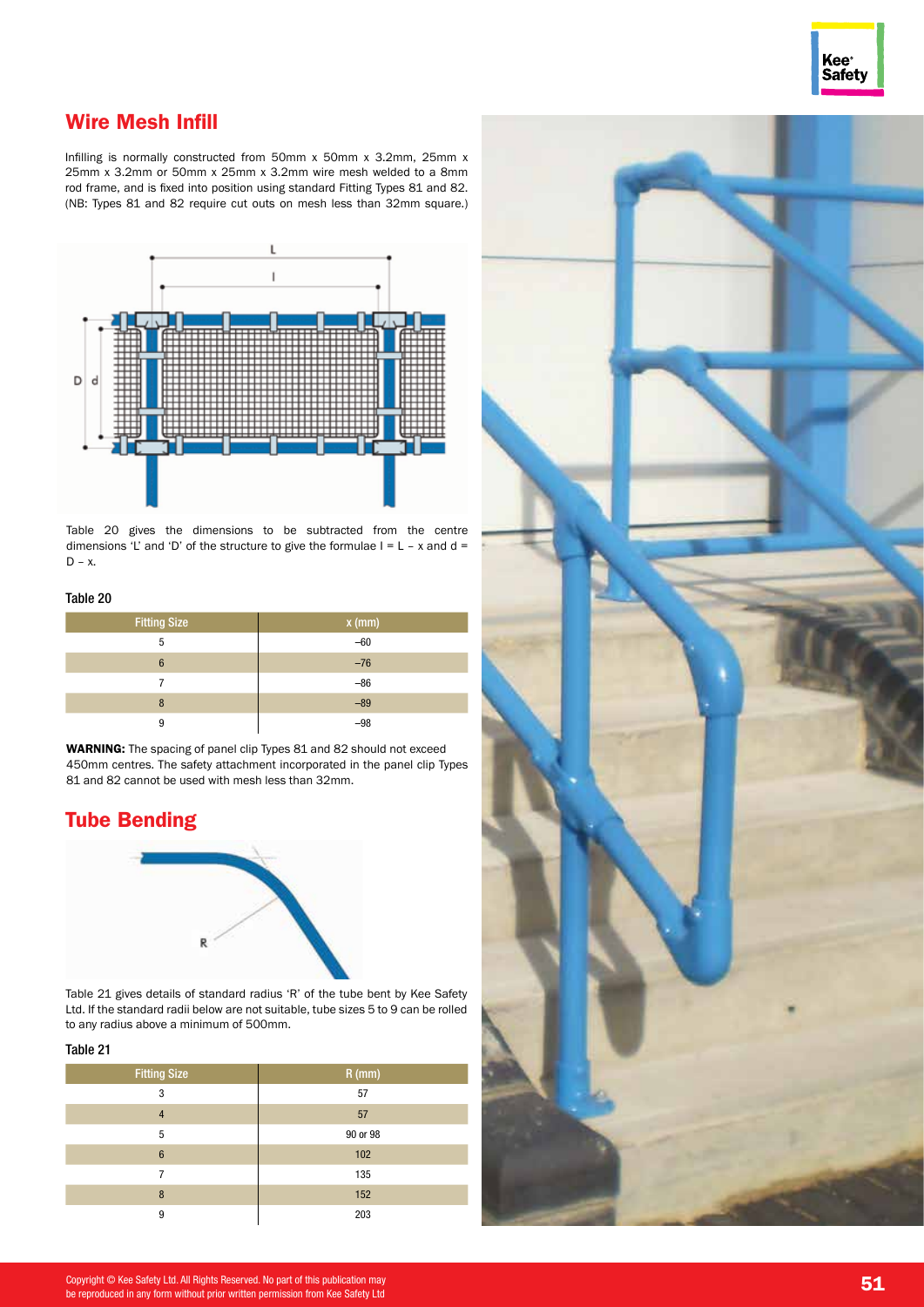

# Galvanised Racking Load Tables

Table 22 gives an indication only of the safe load, uniformly distributed, in Kg, that may be carried per shelf consisting of front and back pipes when used as continuous beams.

For uneven load distributions or single spans, the required tube size must be determined by standard bending moment calculations assuming a KEE **KLAMP** joint to give a simply supported beam.

At loads greater than 900Kg consideration must be given to set screw slip.

#### Table 22: Beam load tables (Kg)

**Kee Safety** 

|             | <b>Fitting Size</b>          |                |                  |        |        |
|-------------|------------------------------|----------------|------------------|--------|--------|
|             | 5                            | $6\phantom{1}$ | 7                | 8      | 9      |
| Span<br>(m) |                              |                | <b>Tube Size</b> |        |        |
|             | 26.9mm                       | 33.7mm         | 42.4mm           | 48.3mm | 60.3mm |
|             | x 2.6                        | x3.2           | x3.2             | x 3.2  | x 3.6  |
| 0.5         | 540                          | 1060           | 1750             | 2380   | 4000   |
| 0.6         | 435                          | 850            | 1407             | 1870   | 3250   |
| 0.7         | 375                          | 730            | 1207             | 1595   | 2760   |
| 0.8         | 330                          | 645            | 1063             | 1385   | 2420   |
| 0.9         | 295                          | 579            | 946              | 1230   | 2160   |
| 1.0         | 265                          | 525            | 850              | 1110   | 1950   |
| 1.1         | 240                          | 478            | 770              | 1013   | 1775   |
| 1.2         | 219                          | 438            | 705              | 930    | 1625   |
| 1.3         | 202                          | 403            | 651              | 858    | 1497   |
| 1.4         | 187                          | 373            | 604              | 796    | 1387   |
| 1.5         | 175                          | 347            | 564              | 741    | 1290   |
| 1.6         | ÷,                           | 325            | 529              | 693    | 1205   |
| 1.7         | $\overline{a}$               | 306            | 499              | 650    | 1129   |
| 1.8         | ٠                            | 290            | 472              | 613    | 1061   |
| 1.9         | $\qquad \qquad \blacksquare$ | 277            | 448              | 581    | 999    |
| 2.0         | ÷                            | 268            | 427              | 553    | 987    |
| 2.1         |                              | -              | 408              | 528    | 944    |
| 2.2         | ä,                           | Ξ              | 391              | 505    | 855    |
| 2.3         |                              |                | 376              | 485    | 818    |
| 2.4         | Ξ                            | Ξ              | 362              | 467    | 785    |
| 2.5         | $\qquad \qquad \blacksquare$ | -              | 349              | 450    | 755    |
| 2.6         | ۰                            | ۰              |                  | 434    | 728    |
| 2.7         | ٠                            | ÷,             |                  | 419    | 703    |
| 2.8         | ٠                            | ÷,             | -                | 405    | 680    |
| 2.9         | $\qquad \qquad \blacksquare$ |                |                  | -      | 659    |
| 3.0         | Ξ                            | Ξ              | ÷,               | ÷      | 639    |
| 3.1         |                              |                |                  | ä,     | 620    |
| 3.2         | Ξ                            | ÷,             | ÷,               | ۳      | 603    |
| 3.3         | ٠                            |                |                  | -      | 588    |
| 3.4         |                              |                |                  |        | 575    |
| 3.5         |                              |                |                  |        | 564    |

Table reflects a safety factor of 1.67:1



Table 23 gives an indication only of the safe load, in Kg, that may be carried between the above restraints by single tubes to BS EN 10255 (ISO 65) when used as uprights.

#### Table 23: Load table (Kg) – unfixed upright

|               |                 |                   | <b>Fitting Size</b> |                 |                 |
|---------------|-----------------|-------------------|---------------------|-----------------|-----------------|
|               | 5               | $6\phantom{1}6$   | $\overline{7}$      | 8               | 9               |
| Length<br>(m) |                 |                   | <b>Tube Size</b>    |                 |                 |
|               | 26.9mm<br>x 2.6 | 33.7mm<br>$x$ 3.2 | 42.4mm<br>x 3.2     | 48.3mm<br>x 3.2 | 60.3mm<br>x 3.6 |
| 0.3           | 1720            | 2950              | 4038                | 4783            | 7044            |
| 0.4           | 1435            | 2617              | 3703                | 4446            | 6661            |
| 0.5           | 1150            | 2284              | 3368                | 4109            | 6278            |
| 0.6           | 910             | 1951              | 3033                | 3772            | 5895            |
| 0.7           | 725             | 1618              | 2690                | 3435            | 5512            |
| 0.8           | 590             | 1348              | 2363                | 3098            | 5129            |
| 0.9           | 480             | 1128              | 2028                | 2761            | 4746            |
| 1.0           |                 | 948               | 1752                | 2424            | 4363            |
| 1.1           | ٠               | 798               | 1524                | 2134            | 3980            |
| 1.2           |                 | ٠                 | 1340                | 1884            | 3597            |
| 1.3           |                 |                   | 1188                | 1668            | 3253            |
| 1.4           |                 |                   | 1066                | 1484            | 2951            |
| 1.5           |                 |                   |                     | 1328            | 2681            |
| 1.6           |                 |                   |                     |                 | 2441            |
| 1.7           |                 |                   |                     |                 | 2226            |
| 1.8           | ٠               | -                 |                     |                 | 2032            |
| 1.9           | -               | ٠                 |                     |                 | 1857            |
| 2.0           |                 |                   |                     |                 | 1697            |

Table reflects a safety factor of 2:1



Table 24 (on page 49) gives an indication only of the safe load, in Kg, that may be carried between the above restraints by single tubes when used as uprights.

At loads greater than 900Kg\* consideration must be given to set screw slip (\*rating includes a safety factor of 2:1.74).

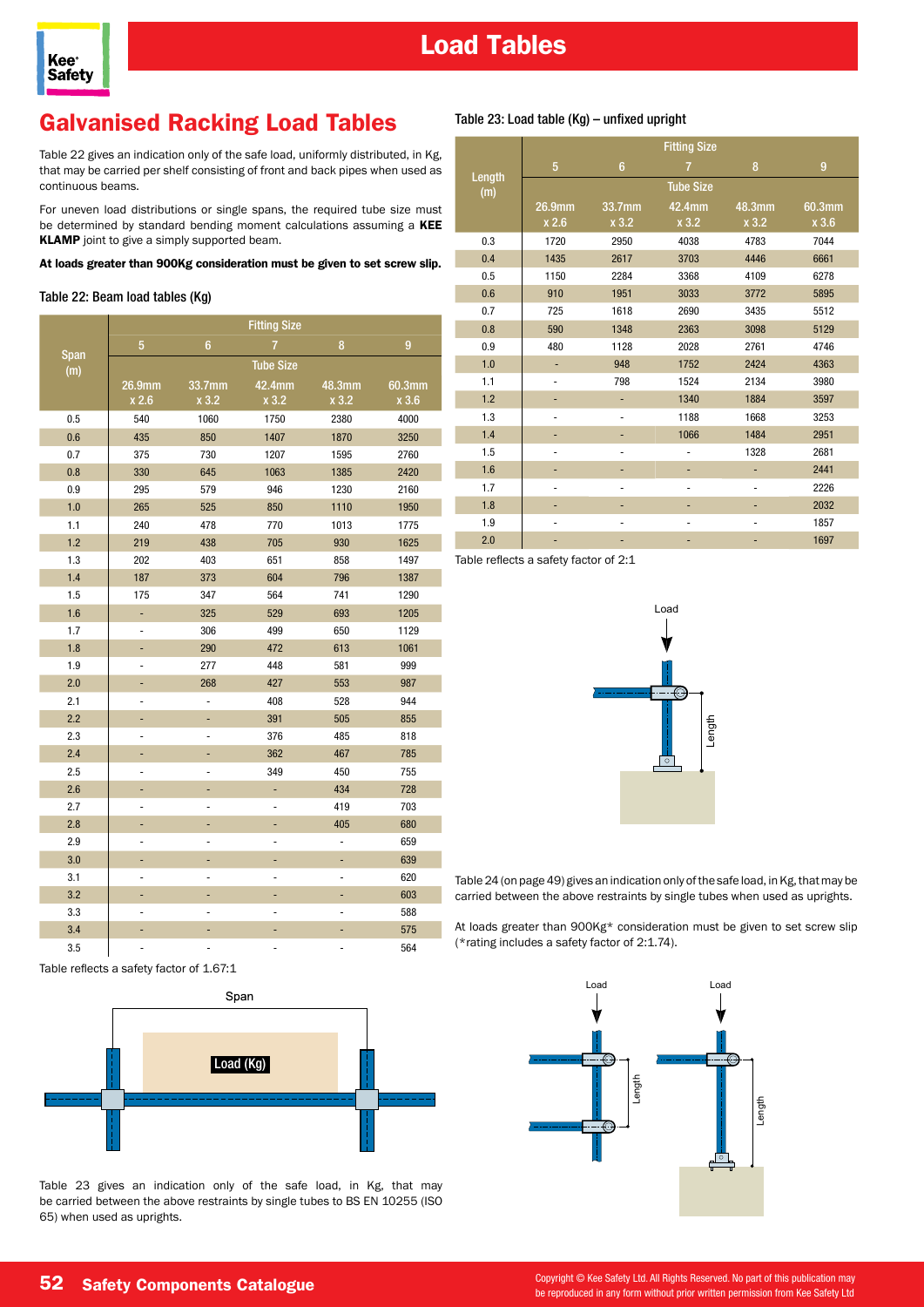

#### Table 24: Load tables (Kg) – fixed uprights

|               | <b>Fitting Size</b> |                 |                     |                 |                 |
|---------------|---------------------|-----------------|---------------------|-----------------|-----------------|
|               | 5                   | $6\phantom{1}$  | 7                   | 8               | 9               |
| Length<br>(m) |                     |                 | <b>Fitting Size</b> |                 |                 |
|               | 26.9mm<br>x 2.6     | 33.7mm<br>x 3.2 | 42.4mm<br>x 3.2     | 48.3mm<br>x 3.2 | 60.3mm<br>x 3.6 |
| 0.3           | 1860                | 3086            | 4192                | 4916            | 7250            |
| 0.4           | 1600                | 2810            | 3910                | 4638            | 6930            |
| 0.5           | 1360                | 2534            | 3628                | 4360            | 6610            |
| 0.6           | 1140                | 2258            | 3346                | 4082            | 6290            |
| 0.7           | 940                 | 1982            | 3064                | 3804            | 5970            |
| 0.8           | 775                 | 1706            | 2782                | 3526            | 5650            |
| 0.9           | 640                 | 1471            | 2500                | 3384            | 5330            |
| 1.0           | 540                 | 1269            | 2235                | 3248            | 5010            |
| 1.1           | -                   | 1092            | 1995                | 2970            | 4690            |
| 1.2           | ٠                   | 937             | 1779                | 2692            | 4370            |
| 1.3           | -                   | ÷               | 1587                | 2414            | 4050            |
| 1.4           | ۰                   | ٠               | 1417                | 2169            | 3730            |
| 1.5           | -                   | $\overline{a}$  | 1265                | 1954            | 3410            |
| 1.6           | ٠                   | ۰               | 1130                | 1764            | 3130            |
| 1.7           | -                   | $\overline{a}$  | -                   | 1602            | 2890            |
| 1.8           | ۰                   |                 | ۳                   | 1462            | 2680            |
| 1.9           | $\overline{a}$      | $\overline{a}$  | -                   | 1342            | 2480            |
| 2.0           | ٠                   | ۰               | ۰                   | 1242            | 2300            |
| 2.1           | -                   | $\overline{a}$  | $\overline{a}$      | -               | 2120            |
| 2.2           |                     |                 |                     |                 | 1950            |
| 2.3           | ٠                   | $\overline{a}$  | -                   | -               | 1800            |
| 2.4           | ٠                   | ۰               | ٠                   | ٠               | 1650            |

Table reflects a safety factor of 2:1

# Aluminium Racking Load Tables

Values shown have a safety factor of 2 built into them and are based on the limit state of the material used.

The values in Table 25 are an indication of a UDL that a rack consisting of two continuous support tubes can support.

For uneven load distributions, the required tube size must be determined by standard bending moment and deflection calculations assuming the KEE LITE joint to give a simply supported beam.

#### Table 25: Beam load table (Kg)

|                    | <b>Fitting Size</b> |                                       |         |                |
|--------------------|---------------------|---------------------------------------|---------|----------------|
|                    | $6\phantom{1}$      | $\overline{7}$                        | 8       | $\overline{9}$ |
| <b>Span</b><br>(m) |                     | Tube Size (mm)                        |         |                |
|                    | 25 N.B.             | 32 N.B.                               | 40 N.B. | 50 N.B.        |
|                    |                     | Grade of Material - 6082 T6 Aluminium |         |                |
| 0.3                | 1140                | 2468                                  | 4230    | 8693           |
| 0.6                | 285                 | 617                                   | 1057    | 2173           |
| 0.9                | 126                 | 274                                   | 470     | 965            |
| 1.1                | 84                  | 183                                   | 314     | 646            |
| 1.2                | 71                  | 154                                   | 264     | 543            |
| 1.5                | 45                  | 98                                    | 169     | 347            |
| 1.7                | 35                  | 76                                    | 131     | 270            |
| 2.1                | 23                  | 50                                    | 86      | 177            |
| 2.3                | ۰                   | 42                                    | 71      | 147            |
| 2.4                |                     | 38                                    | 66      | 135            |
| 2.7                |                     | -                                     | 52      | 107            |
| 3.0                |                     |                                       | 42      | 86             |

At loads greater than 770Kg\* consideration must be given to grubscrew slippage. (\*A safety factor of 2 being applied in this instance.)



Values shown have a safety factor of 2 built into them and are based on the limit state of the material used.

Table 26 gives an indication only of the safe load, in Kg, that may be carried between the above restraints by single tubes when used as uprights.

#### Table 26: Load tables (Kg) – unfixed upright bases

|               |                              |                                       | <b>Fitting Size</b> |         |  |
|---------------|------------------------------|---------------------------------------|---------------------|---------|--|
|               | $6\phantom{a}$               | $\overline{7}$                        | 8                   | 9       |  |
| Height<br>(m) |                              | Tube Size (mm)                        |                     |         |  |
|               | 25 N.B.                      | 32 N.B.                               | 40 N.B.             | 50 N.B. |  |
|               |                              | Grade of Material - 6082 T6 Aluminium |                     |         |  |
| 0.30          | 2431                         | 4174                                  | 5249                | 7382    |  |
| 0.40          | 1653                         | 3470                                  | 4593                | 6994    |  |
| 0.45          | 1296                         | 2636                                  | 3675                | 6640    |  |
| 0.50          | 891                          | 1977                                  | 3150                | 5934    |  |
| 0.60          | 502                          | 1538                                  | 2441                | 5122    |  |
| 0.70          | 405                          | 1274                                  | 1969                | 3850    |  |
| 0.75          | 324                          | 725                                   | 1706                | 3355    |  |
| 0.80          | 267                          | 593                                   | 1260                | 2755    |  |
| 0.90          | 251                          | 505                                   | 1129                | 2402    |  |
| 1.00          | 210                          | 461                                   | 997                 | 2048    |  |
| 1.05          | 178                          | 395                                   | 525                 | 1942    |  |
| 1.10          | ÷                            | 351                                   | 499                 | 1589    |  |
| 1.20          | -                            | 329                                   | 394                 | 1448    |  |
| 1.30          |                              | 308                                   | 381                 | 1271    |  |
| 1.40          |                              | 285                                   | 357                 | 742     |  |
| 1.45          | ۰                            | L,                                    | 314                 | 600     |  |
| 1.50          | $\qquad \qquad \blacksquare$ | $\overline{\phantom{m}}$              | 276                 | 557     |  |
| 1.60          |                              | ۳                                     |                     | 530     |  |
| 1.67          |                              | -                                     |                     | 466     |  |
| 1.75          | ٠                            | ۰                                     |                     | 441     |  |
| 1.80          | ٠                            | -                                     | -                   | 406     |  |
| 1.90          |                              |                                       |                     | 369     |  |
| 2.00          |                              | -                                     |                     | 351     |  |

Table reflects a safety factor of 2:1 Load Load Load

At loads greater than 770Kg consideration must be given to grubscrew slippage (a safety factor of 2 being included in this instance).

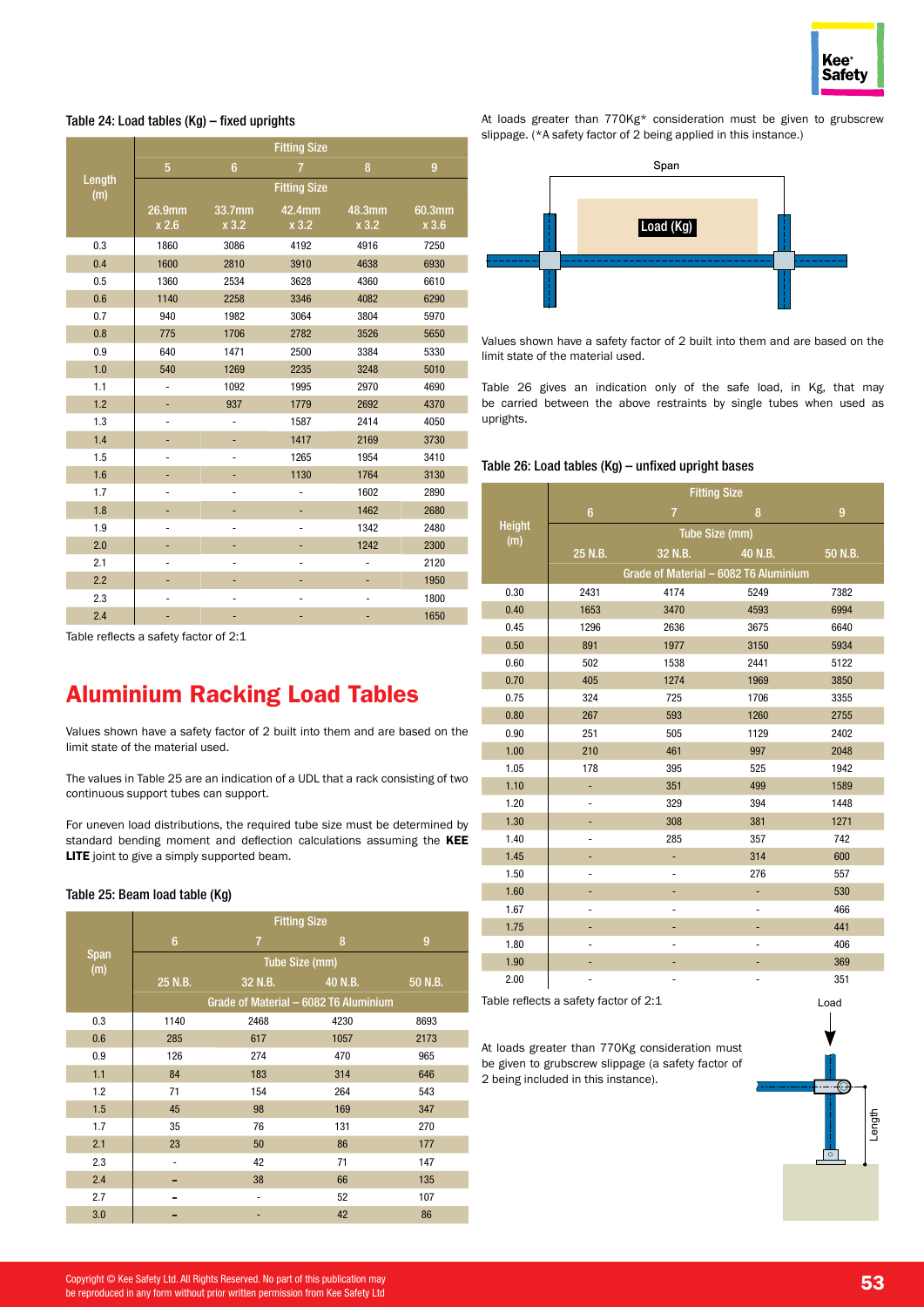

Values shown have a safety factor of 2 built into them and are based on the limit state of the material used.

Table 27 gives an indication only of the safe load, in Kg, that may be carried between the above restraints by single tubes when used as uprights.

At loads greater than 770Kg consideration must be given to grubscrew slippage (a safety factor of 2 being included in this instance).

#### Table 27: Load tables (Kg) – uprights restrained both ends

|               | <b>Fitting Size</b>          |                                       |                |                |
|---------------|------------------------------|---------------------------------------|----------------|----------------|
|               | $6\phantom{1}$               | $\overline{7}$                        | 8              | $\overline{9}$ |
| <b>Height</b> |                              | Tube Size (mm)                        |                |                |
| (m)           | 25 N.B.                      | 32 N.B.                               | 40 N.B.        | 50 N.B.        |
|               |                              | Grade of Material - 6082 T6 Aluminium |                |                |
| 0.30          | 3549                         | 5052                                  | 6063           | 8300           |
| 0.40          | 3371                         | 4789                                  | 5906           | 8123           |
| 0.45          | 3160                         | 4723                                  | 5722           | 8053           |
| 0.50          | 2625                         | 4393                                  | 5512           | 7841           |
| 0.60          | 2399                         | 4174                                  | 5249           | 7700           |
| 0.70          | 2009                         | 3778                                  | 5118           | 7417           |
| 0.75          | 1750                         | 3405                                  | 4803           | 7064           |
| 0.80          | 1378                         | 2965                                  | 4147           | 6994           |
| 0.90          | 1215                         | 2592                                  | 3622           | 6605           |
| 1.00          | 1102                         | 2240                                  | 3360           | 6181           |
| 1.05          | 940                          | 1933                                  | 3097           | 5828           |
| 1.10          | 843                          | 1845                                  | 2703           | 5474           |
| 1.20          | -                            | 1538                                  | 2493           | 5122           |
| 1.30          | ۰                            | 1427                                  | 2231           | 4768           |
| 1.40          | -                            | 1318                                  | 1969           | 3956           |
| 1.45          | ۳                            | 1208                                  | 1785           | 3814           |
| 1.50          |                              | 1076                                  | 1627           | 3461           |
| 1.60          | ÷,                           | 988                                   | 1522           | 3108           |
| 1.67          | $\qquad \qquad \blacksquare$ |                                       | 1443           | 2755           |
| 1.75          | ۳                            | ۳                                     | 1286           | 2543           |
| 1.80          | $\overline{\phantom{m}}$     | $\overline{\phantom{m}}$              | 1181           | 2402           |
| 1.90          | ۳                            |                                       |                | 2296           |
| 2.00          | -                            |                                       | $\overline{a}$ | 2155           |
| 2.05          | ۳                            |                                       | ÷,             | 2048           |
| 2.10          | $\qquad \qquad \blacksquare$ | -                                     | $\frac{1}{2}$  | 1801           |
| 2.20          | ۳                            | ۳                                     | ÷              | 1730           |
| 2.30          |                              |                                       | -              | 1589           |
| 2.40          |                              |                                       | ۰              | 1519           |

Table reflects a safety factor of 2:1



# Vibration Test

### Test Report:

### Vibration of Kee Klamp® Assemblies

Exhaustive tests on samples of standard size 7 KEE KLAMP fittings were performed by an independent research laboratory. The purpose of the test was to evaluate the use of either standard set screws or self-locking set screws.

#### Test Arrangement

A "Tee" section test assembly was made using three 300mm lengths of galvanised size 7 standard tube held together by a three socket tee fitting (Type 25-7). The vertical leg of the test assembly was supported in a standard railing flange (Type 62-7). The completed assembly was then rigidly attached to the vibration table.

The test assembly was initially assembled using standard set screws and tested in this configuration. The standard set screws were then replaced with the self-locking screws and the tests repeated.

#### Test Procedure

The test was conducted on a Ling 667Kg Electromagnetic Vibration Table. The table was programmed to perform a resonance search between 25 and 350Hz and resonant frequencies were recorded and shown in Table 28.

#### Table 28: Test Results

| <b>Resonance Frequencies</b> | Q Factor | <b>Running Time</b> |
|------------------------------|----------|---------------------|
| 74                           | 1.27     | Nil                 |
| 106                          | 1.27     | <b>Nil</b>          |
| 158                          | 1.53     | 6 hours             |
| 200                          | 1.8      | 6 hours             |
| 221                          | 5        | 6 hours             |
| 295                          | 9        | 6 hours             |

During the resonance search, amplification factors (Q) were measured at each resonant frequency, the point of reference being the end of one horizontal tube. The table was then held at one of the resonant frequencies, set in motion with a controlled acceleration level of 4g, and ran for a period of six hours. This was repeated for three more resonant frequencies in descending order of Q factor.

Furthermore, during the twenty-four hours of vibration at the four resonant frequencies above, no signs of loosening with either type of attachment screw occurred.

Length BS EN 10255 (ISO 65) is shown in Table 29 (page 51). Comprehensive data showing the telescopic relationship between tubes to